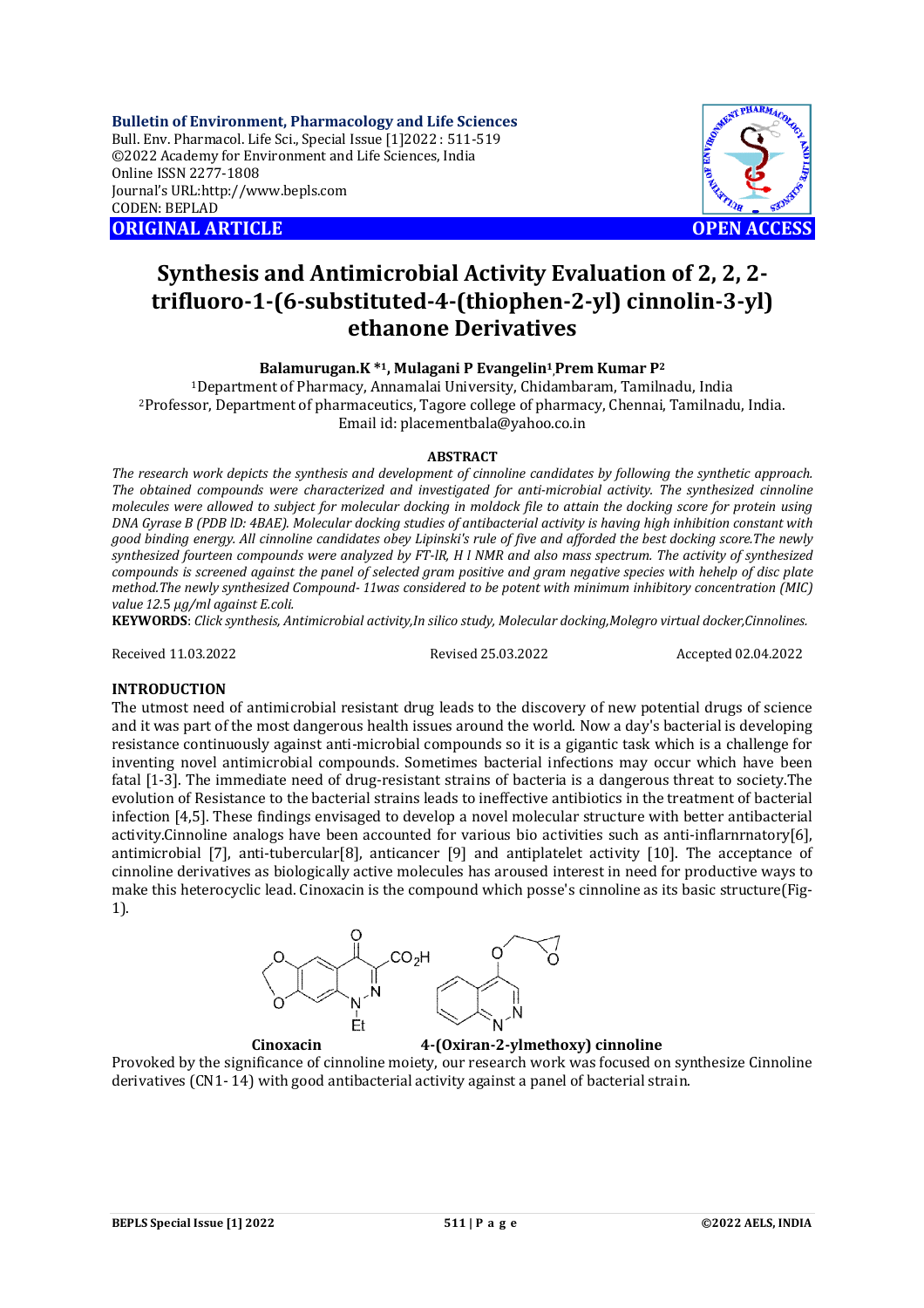

**Figure 1: Scheme for synthesis of cinnoline derivatives Table-1: Substituent groups at 6th and 7th positions R &R <sup>1</sup>**

| S.No           | R<br>$R_1$                      |                 |  |
|----------------|---------------------------------|-----------------|--|
| 1              | NO <sub>2</sub>                 |                 |  |
| $\overline{c}$ | NH <sub>2</sub>                 |                 |  |
| 3              | CH <sub>3</sub>                 |                 |  |
| $\overline{4}$ | <b>Cl</b>                       |                 |  |
| 5              | Br                              |                 |  |
| 6              |                                 |                 |  |
| 7              | <b>COOH</b>                     |                 |  |
| 8              | 0H                              |                 |  |
| 9              | HSO <sub>3</sub>                |                 |  |
| 10             | NH <sub>2</sub> SO <sub>2</sub> |                 |  |
| 11             | Cl                              | NO <sub>2</sub> |  |
| 12             | CH <sub>3</sub> O               | Cl              |  |
| 13             | F                               | Cl              |  |
| 14             | Cl                              | CF3             |  |

Influenced by synthesis of cinoxacin by Helen Giarnarellou in (1975) and evaluation of its antibacterial activity driven our research proposal to synthesize new compounds of Scheme-I (Figure 2) with high yield and better potency [11].In our present work,synthesis of novice title compounds by rearrangement reaction of phenyl hydrazone followed by cyclization attributes substituted new potent cinnoline candidates.Over the past 10 years, the research studies have revealed the importance of cinnolines with special interest in anti-microbial activity. Therefore, there is an emerging need for developing novel antibacterial agents. Hence, we described the synthesis of cinnoline derivatives bearing different substituent groups in the 6th and the 7thposition by cyclization of diazonium salt with substituted diketone like thenoyltrifluoro acetone to yield potent novice Cinnoline derivatives that can help in the interaction of DNA, resulting in a wider biological screening [12]and selecting of definite binding site algorithm and no of runs, maximum interaction, maximum size of population, energy threshold, maximum steps, neighbor distance factor and pose clustering was done and then followed by grid generation for co-crystallized structure of ligand around its binding pocket and submitted for visual docking [13,14].

# **MOLECULAR DOCKING STUDIES**

Designing of drugs based on structural, molecular properties including Ligand virtual docking were performed by Molegro Virtual Docker (MolegromApS, Aarhus C, and Denmark). Fourteen newly synthesized compounds were particularly picked in the search of novel ligand for GyrB ATPase (a domain of DNA Gyrase) inhibitor as a novel antibacterial drug like compounds. The given structures were neatly drawn by using software ChemDraw version 12.0 and also saved in mol format after energy minimization. The proteins targeted for docking studies are DNA Gyrase Subunit B (PDB lD: 4BAE).The main 3D structures of targeted proteins were downloaded as pdb format from.The Selection of chain from the target protein was and importment was done into the workspace. Prediction of binding pocket and surface area creation was done and imported to workspace for docking .The adjustment of parameters like choosing suitable ligand to dock, selecting score function.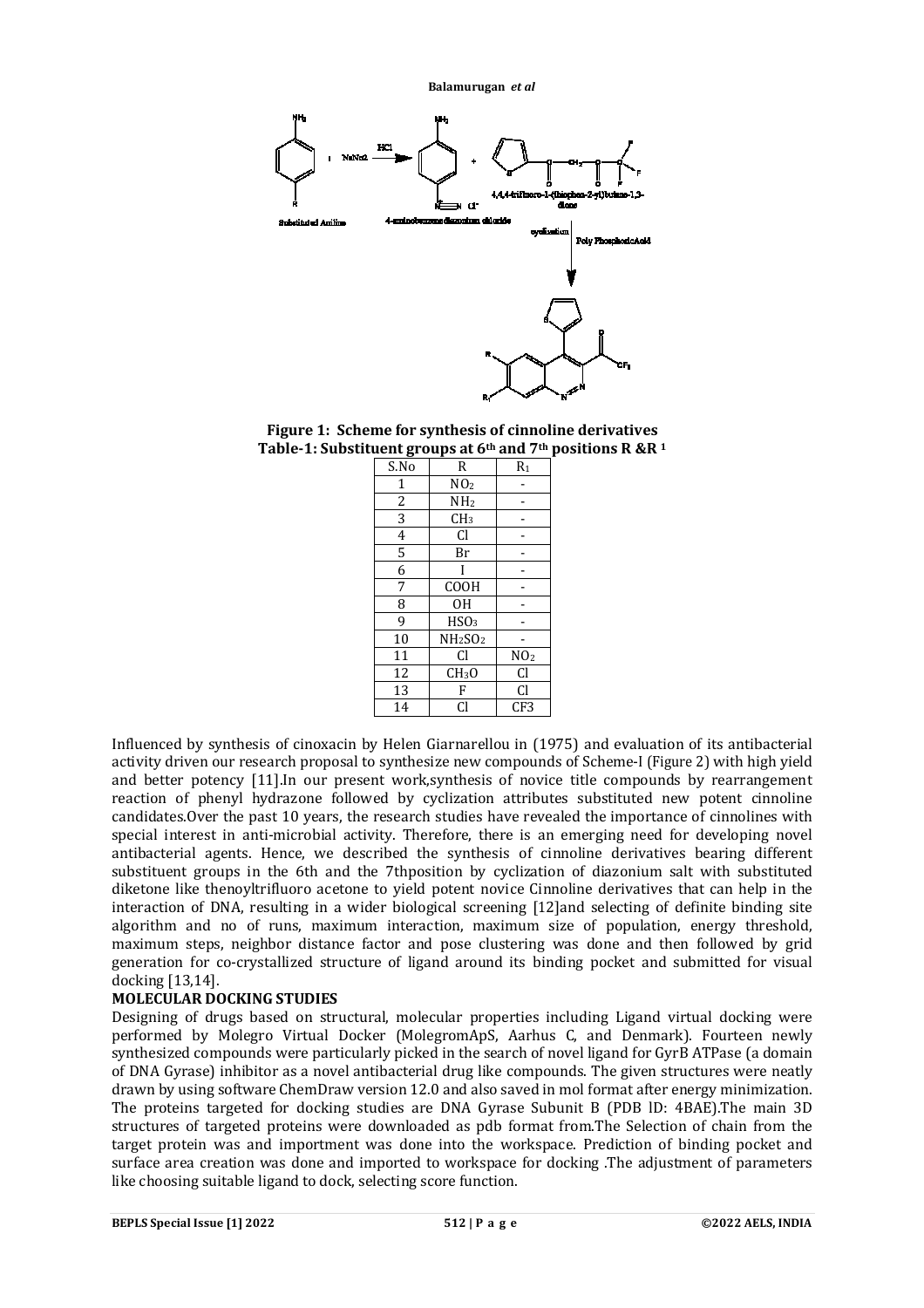## **MATERIAL AND METHODS**

The various chemical substances used for synthesis were purchased from respective vendors like sodium nitrate (Merck, Hyderabad, India), para nitro aniline (LobaChemie, Mumbai, India), polyphosphoric acid (Otto Chem, Mumbai, India), sulphuric acid (LobaChemie, Mumbai, India), agar, bees wax, trigacanth gum (LobaChemie, Mumbai, India). All other required chemicals and necessary reagents used were analytical grades.

Method of preparation Synthesis of 2, 2, 2-trifluoro- 1-(6- Nitro-4-(thiophen-2-yl) cinnolin-3 -yl) ethanone (CN 1- 14):

Substituted aniline (0.1 moles) was added to 5ml of HCl (200ml) in cooled condition. To this, sodium nitrite solution was added by stirring while the temperature is maintained below 5°c. To the diazonium salt (0.1 mol) of 2-thenoyl trifluoro acetone and of 2g of phosphoric acid was allowed to condense for 1 hr.The progress of reaction in each step was observed through TLC and then allowed to recrystalize by using ethanol, and then finally, the contents are poured into the ice cold water then filtered and dried. Compounds CN (1-14) were synthesized by substituting different R alkyl groups mentioned in (Table-1).The basic structures of the synthesized compounds (CN -1 to CN -14) were confirmed by IR, 1H NMR and Massdata. Physical Properties of synthesized compounds (CN-1 to CN-14) and IUPAC names of compounds are depicted in (Table 2 and 3).

| S.No | Name of of | <b>Molecular</b>              | <b>Molecular</b> | <b>Melting</b> | Perc yield |
|------|------------|-------------------------------|------------------|----------------|------------|
|      | Compound   | Formula                       | Weight           | point          |            |
| 1.   | $CN-1$     | $C_{14}H_6F_3N_3O_3S$         | 353.28           | 123-125        | 78         |
| 2    | $CN-2$     | $C_{14}H_8F_3N_3OS$           | 323.29           | 105-108        | 76         |
| 3    | $CN-3$     | $C15H9F3N2OS$                 | 322.30           | 115-118        | 71         |
| 4    | $CN-4$     | $C14H6ClF3N2OS$               | 387.17           | 130-132        | 69         |
| 5    | $CN-5$     | $C_{14}H_6BrF_3N_2OS$         | 385.17           | 100-103        | 67         |
| 6    | $CN-6$     | $C14H6F3IN2OS$                | 433.92           | 106-108        | 68         |
| 7    | $CN-7$     | $C_{15}H_7F_3N_2O_3S$         | 352.29           | 112-114        | 77         |
| 8    | $CN-8$     | $C_{14}H_{7}F_{3}N_{2}O_{2}S$ | 324.29           | 125-126        | 72         |
| 9    | $CN-9$     | $C_{14}H_7F_3N_2O_4S_2$       | 387.72           | 121-124        | 75         |
| 10   | $CN-10$    | $C_{14}H_8F_3N_3O_3S_2$       | 385.0            | 208-210        | 78         |
| 11   | $CN-11$    | $C_{14}H_5CIF_3N_3O_3S$       | 387.73           | 211-213        | 79         |
| 12   | $CN-12$    | $C_{15}H_8CIF_3N2O_2S$        | 371.98           | 120-123        | 77         |
| 13   | $CN-13$    | $C14H5ClF4N2OS$               | 360.72           | 156-159        | 76         |
| 14   | $CN-14$    | $C_{15}H_5CIF_6N_2OS$         | 410.72           | 120-122        | 75         |

**Table 2: physical data of Cinnoline compounds**

| S.No           | <b>IUPAC</b> name of the compounds                                                      |
|----------------|-----------------------------------------------------------------------------------------|
|                | 2,2,2-trifluoro-1-(6-nitro-4-(thiophen-2-yl)cinnolin-3-yl)ethanone                      |
| $\overline{2}$ | 1-(6-amino-4-(thiophen-2-yl)cinnolin-3-yl)-2,2,2-trifluoroethanone                      |
| 3              | 2,2,2-trifluoro-1-(6-methyl-4-(thiophen-2-yl)cinnolin-3-yl)ethanone                     |
| $\overline{4}$ | 1-(6-chloro-4-(thiophen-3-yl)cinnolin-3-yl)-2,2,2-trifluoroethanone                     |
| $\overline{5}$ | 1-(6-bromo-4-(thiophen-2-yl)cinnolin-3-yl)-2,2,2-trifluoroethanone                      |
| 6              | 2,2,2-trifluoro-1-(6-iodo-4-(thiophen-2-yl)cinnolin-3-yl)ethanone                       |
| 7              | 4-(thiophen-2-yl)-3-(2,2,2-trifluoroacetyl)cinnoline-6-carboxylic acid                  |
| 8              | 2,2,2-trifluoro-1-(6-hydroxy-4-(thiophen-2-yl)cinnolin-3-yl)ethanone                    |
| 9              | 4-(thiophen-2-yl)-3-(2,2,2-trifluoroacetyl)cinnoline-6-sulfonic acid                    |
| 10             | 4-(thiophen-2-yl)-3-(2,2,2-trifluoroacetyl)cinnoline-6-sulfonamide                      |
| 11             | 1-(6-chloro-7-nitro-4-(thiophen-2-yl)cinnolin-3-yl)-2,2,2-trifluoroethanone             |
| 12             | 1-(7-chloro-6-methoxy-4-(thiophen-3-yl)cinnolin-3-yl)-2,2,2-trifluoroethanone           |
| 13             | 1-(7-chloro-6-fluoro-4-(thiophen-3-yl)cinnolin-3-yl)-2,2,2-trifluoroethanone            |
| 14             | 1-(6-chloro-4-(thiophen-3-yl)-7-(trifluoromethyl)cinnolin-3-yl)-2,2,2-trifluoroethanone |
|                | Table 2. IIIDAC naming of cynthasized compounds                                         |

**Table-3: IUPAC naming of synthesized compounds**

**FT-IR, H1 NMR of 2, 2, 2-trifluoro-1-(6-subsitued-4-(thiophen-3-yl) cinnolin-3-yl)-ethanone. 2**, 2, 2-trifluoro-1-(6-nitro-4-(thiophen-2-yl) cinnolin-3-yl) ethanone (CN-1) Yield: 78%, MP:123-125 IR (KBr) Kmax in (cm) IR (KBr, cm-1) 3199.31 (NH stretching), 801 (C-S),1251(C-F),1609.31 (C=N is stretching), 1353.71 (NO2 stretching), 1248.69 (OH bending), 1021.11 (N-N stretching), 758.85 (DI subs benzene), 1393.32 (NO2 stretching),1601 (C=O),1535(N=N),1H NMR (DMSO-d6, 300 MHz, d ppm) 8.80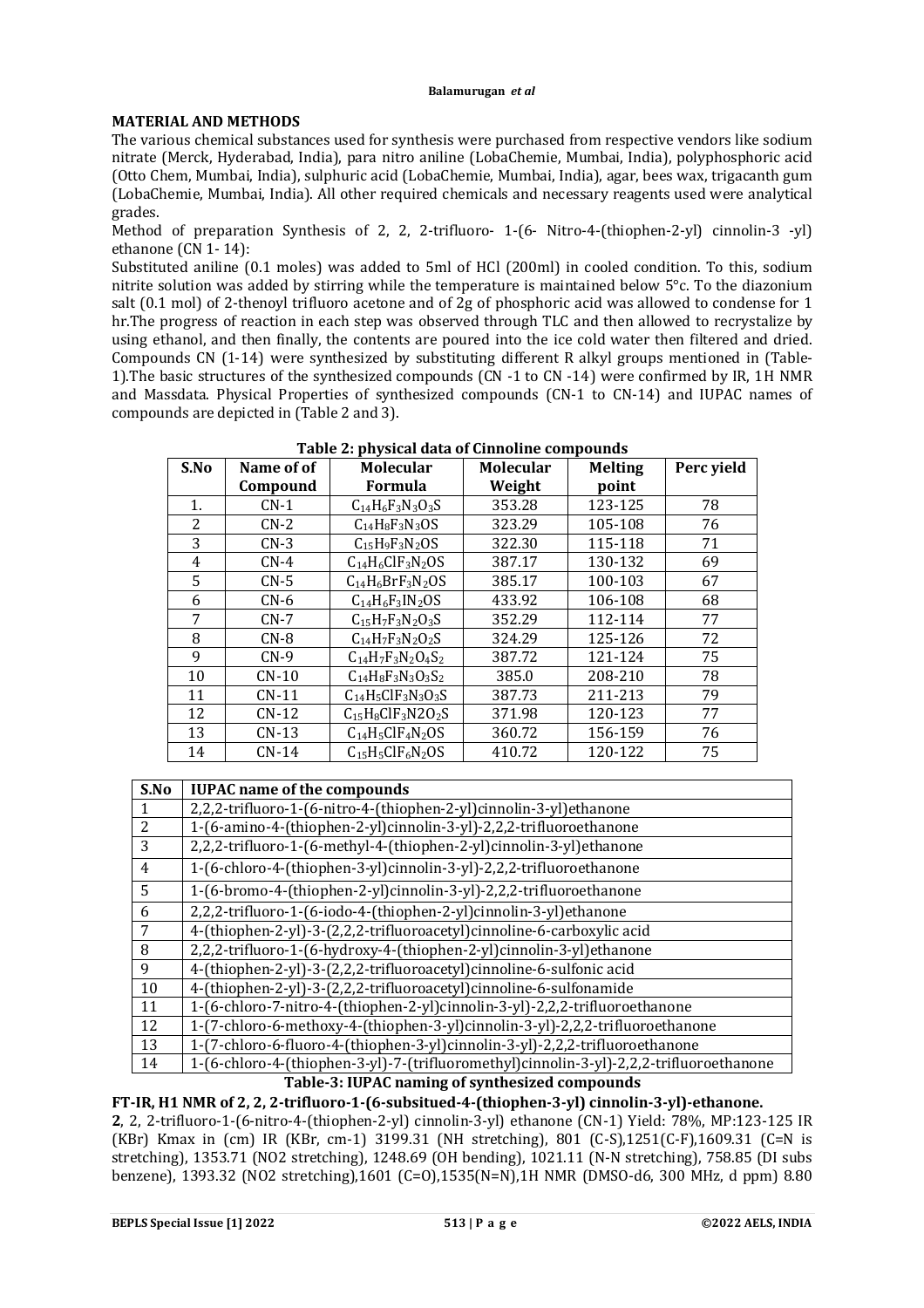(s,1H.Ar H), 8.53 (t,1H, Ar H), 8.27 (d,1H,Ar H), 7.68 (d,1H,thenoyl ring), 7.41 (t,1H,thenoyl ring),7.16 (t,1H,thenoyl ring) MS, m/z (%), 353(M+) Anal. Calcd. For C14H6F3N3O3S: C, 47.60; H, 1.71; N, 11.89 %. 1-(6-amino-4-(thiophen-2-yl) cinnolin-3-yl)-2, 2, 2-trifluoroethanol (CN-2) Yield: 76%, MP:105-108 IR (KBr) Kmax in (cm) IR (KBr, cm-1) 3199.31 (NH stretching), 1535(N=N), 800 (C-S),1251(C-F), 1601 (C=O),(1609.31 (C=N is stretching),1601 (C=O),(1243.62 (OH bending), 1024.11(N-N stretching), 758.85 (DI subs benzene), 3199.33 (NH2 stretching) ,1H NMR (DMSO-d6, 300 MHz, d ppm) 8.80 (s, 1H.Ar H), 8.53 (t,1H, Ar H),8.27 (d,1H,Ar H),7.68 (d,1H,thenoyl ring), 7.41 (t,1H,thenoyl ring), 7.16 (t,1H,thenoyl ring), 6.26 (d,2H,NH2)MS, m/z (%), 32 3(M+) Anal. Calcd. For C14H8F3N3OS: C, 52.01; H, 2.41; N, 13.00%; O, 4.95; S, 9.92 %.

2, 2, 2-trifluoro-1-(6-methyl-4-(thiophen-2-yl) cinnolin-3-yl) ethanone (CN-3) Yield: 71% MP; 115- 118;IR (KBr, cm-1) 3198.31 (NH stretching), 1535(N=N),800 (C-S), 1609.31 (C=N stretching), 1601(C=O),2862(CH3),1021.12(N-N stretching), 758.85 (DI subs benzene), 3199.33(NH2 stretching) 1H NMR (DMSO-d6, 300 MHz, d ppm), 2.33 (Ss,3H,CH3),7.16 (t,1H,thenoyl), 7.41 (d,1H, thenoyl), 7.52 (s,1H,Ar H),8.03 (d,1H,Ar H), 7.58 (m,1H,Ar H). MS, m/z (%), 341.98 (M+) Anal. Calcd. For C14H6ClF3N2OS: C, 49.06; H, 1.71; Cl, 10.34%; O, 4.67; S, 9.36 %.

1-(6-chloro-4-(thiophen-3-yl) cinnolin-3-yl)-2, 2, 2-trifluoroethanol (CN-4) Yield: 69%; MP; 130-132IR (KBr) Kmax in (cm-1) 3198.33 (NH stretching), 801 (C-S),1252 (C-F), 1601 (C=O), 1535 (N=N), (1609.31 (C=N stretching), 1248.61 (OH bending), 1021.1 1(N-N stretching), 758.85 (DI subs benzene),850 (C-Cl), 1H NMR (DMSO-d6, 300 MHz, d ppm),8.03 (d,1H,Ar),7.68-7.773 (3H,m,Ar),7.41 (d,1H,thenoyl),7.6 (t,1H, thenoyl).

MS, m/z (%), 322 (M+) Anal. Calcd. For C15H9F3N2OS: C, 55.90; H, 2.81; N, 8.69%; O, 4.96; S, 9.95%

1-(6-bromo-4-(thiophen-2-yl) cinnolin-3-yl)-2, 2, 2-trifluoroethanol (CN-5) Yield:67%; MP:100-103;IR (KBr) Kmax in (cm-1) 691 (Br),800 (C-S), 1535(N=N), 1609.31 (C=N stretching), 1601(C=O),1021.12(N-N stretching), 758.85 (DI subs benzene), 3199.33(NH2 stretching), 1H NMR (DMSO-d6, 300 MHz, d ppm), 7.16 (t,1H,Ar),7.68-7.873 (2H,m,Ar), 7.41 (d,1H,thenoyl),7.68 (d,1H,thenoyl ). MS, m/z (%), 322(M+) Anal. Calcd. For C14H6BrF3N2OS: C, 43.43; H, 1.56; Br, 20.64, F, 14.74, N, 7.24%; O, 4.13; S, 8.28 %.

2, 2, 2-trifluoro-1-(6-iodo-4-(thiophen-2-yl) cinnolin-3-yl) ethanone (CN-6) Yield:68%; MP: 106-108;IR (KBr) Kmax in (cm-1) 680.01(C-S), 1251 (C-F), 1601 (C=O), 1609.31 (C=N is stretching), 1535 (N=N), 1021.12 (N-N Stretching), 758.85 (DI subs benzene), 1H NMR (DMSO-d6, 300 MHz, d ppm),8.10 (m,2H,Ar H),7.85 (d,1H,Ar H),7.68 (d,1H,thenoyl),7.40 (d,1H,thenoyl),7.16 (t,1H,thenoyl), MS, m/z (%), 433.92 (M+) Anal. Calcd. For C14H6F3IN2OS: C, 38.73; H, 1.39, F, 13.13, I, 29.23, N, 6.45%; O, 3, 69; S, 7.39 %.

4-(thiophen-2-yl)-3-(2, 2, 2-trifluoroacetyl) cinnoline-6-carboxylic acid (CN-7) Yield:77 %; MP:112-114; IR (KBr) Kmax in (cm-1),690 (C-Br), 1252 (C=S), 1609.31 (C=N stretching), 1535 (N=N),1359.79 (NO2 stretching), 1248.69 (OH bending), 1021.12 (N-N stretching), 758.85 (DI subs benzene), 1393.32 (NO2 stretching), 3199.33 (NH2 stretching), 1H NMR (DMSO-d6, 300 MHz, d ppm),7.16 (t,1H,Ar), 7.68-7.873  $(2H,m,Ar)$ , 7.41 (d,1H,thenoyl), 7.68 (d,1H,thenoyl). MS, m/z (%), 322 (M+) Anal. Calced. For C14H6BrF3N2OS: C, 43.43; H, 1.56; Br, 20.64, F, 14.74, N, 7.24%; O, 4.13; S, 8.28 %.

2, 2, 2-trifluoro-1-(6-hydroxy-4-(thiophen-2-yl) cinnolin-3-yl) ethanone (CN-8) Yield:72%; MP:125-126; IR (KBr) Kmax in (cm-1) 1248.69 (OH bending), 1535 (N=N),800 (C-S), 1609.31 (C=N stretching), 1359.79 (NO2 stretching), 1244.68 (OH ), 1022.11 (N-Nstretching), cinnoline ring (889),758.85 (DI subs benzene), 1393.32 (NO2 stretching), 3199.33 (NH2 stretching), 1H NMR (DMSO-d6, 300 MHz, d ppm), 7.03 (S,1H,Ar),7.16 (t,1H,Ar),7.31-7.43 (2H,m,Ar), 8.04 (d,1H,Ar), 7.68 (d,1H, thenoyl). MS, m/z (%), 324 (M+) Anal. Calcd. For C14H7F3N2O2S: C, 51.85.43; H, 2.18; Br, 20.64, F, 17.58, N, 8.64%; O, 9.87; S, 9.89  $\frac{0}{0}$ .

4-(thiophen-2-yl)-3-(2,2,2-trifluoroacetyl)cinnoline-6-sulfonic acid (CN-9) Yield:75%; MP; 121-124; IR (KBr) Kmax in (cm-1) 460 (SO3), 800 (C-S), 1609.31 (C=N stretching), 1535 (N=N), 1359.79 (NO2 stretching), 1242.64 (OH bending), 1029.12 (N-N stretching), cinnoline ring (889),758.85 (DI subs benzene), 1393.32 (NO2 stretching), 3199.33 (NH2 stretching) 1H NMR (DMSO-d6, 300 MHz, d ppm), 8.36-8.41 (m,3H,Ar), 7.68 (d,1H,thenoyl), 7.41 (1H,t,thenoyl), 7.16 (t,1H, thenoyl). MS, m/z (%), 387(M+) Anal. Calcd. For C14H7F3N2O4S2: C, 43.30; H, 1.82; F, 14.68, N, 7.21%; O, 16.48; S, 16.51%.

4-(thiophen-2-yl)-3-(2, 2, 2-trifluoroacetyl) cinnoline-6-sulfonamide (CN-10) Yield:78%; MP:208-210; IR (KBr) Kmax in (cm-1) 1166 (SO2NH2), 800 (C-S), 1608.33 (C=N is stretching), 1535 (N=N), 1359.79 (NO2 stretching), 1248.65 (OH bending), 1027.13 (N-N stretching), cinnoline ring (889),758.85 (DI subs benzene), 1393.32 (NO2 stretching), 3199.33(NH2,stretching)1HNMR(DMSO-d6,300MHz,dppm), 8.368.41 (m,3H,Ar), 7.68 (d,1H,thenoyl), 7.41 (1H,t,thenoyl),7.16 (t,1H,thenoyl), 2.01(S,1H,NH2)MS, m/z (%), 387(M+) Anal. Calcd. For C14H8F3N3O3S2: C, 43.41; H, 2.08; F, 14.71, N, 10.85%; O, 12.39; S, 16.56  $\%$ .

1-(6-chloro-7-nitro-4-(thiophen-2-yl) cinnolin-3-yl)-2, 2, 2-trifluoroethanone (CN-11) Yield: 79%; MP:211-213;IR (KBr) Kmax in (cm-1) 800 (C-S), 1607.35 (C=N is stretching), 1535 (N=N), 1600.21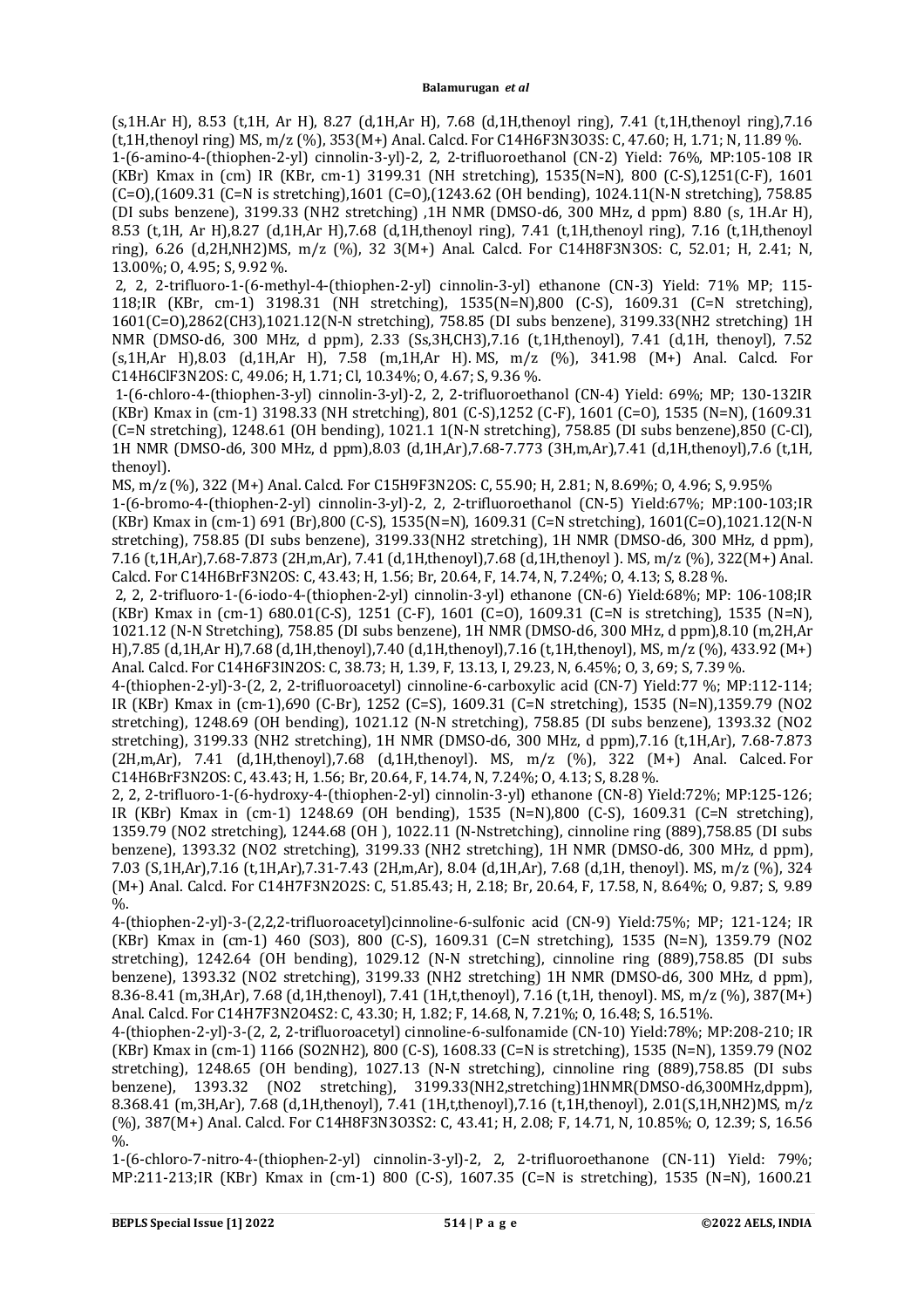(C=OStr), 1359.79(NO2 stretching), 1245.68 (OH bending), 1021.12 (N-N stretching), cinnoline ring (889),758.85 (DI subs benzene), 1393.32 (NO2 stretching), 3199.33 (NH2 stretching) 1H NMR (DMSO-d6, 300 MHz, d ppm), 8.36-8.41 (m,3H,Ar),7.68 (d,1H,thenoyl),7.41 (1H,t,thenoyl), 7.16 (t,1H,thenoyl), 2.01 (s,2H,NH2) MS, m/z (%), 387(M+) Anal. Calcd. For C14H5ClF3N3O3S: C, 43.37; H, 1.30; Cl, 9.14; F, 14.71, N, 10.85%; O, 12.39; S, 8.27 %.

1-(7-chloro-6-methoxy-4-(thiophen-3-yl) cinnolin-3-yl)-2, 2, 2-trifluoroethanone (CN-12) Yield:77%; MP:120-123; IR (KBr) Kmax in (cm-1) Cl,CH 30-800 (C-S), 601 (C-Cl), 1535 (N=N), 1609.31 (C=N stretching), 1359.79 (NO2 stretching), 1243.67 (OH bending), 1022.11 (N-N stretching), cinnoline ring (889), 758.85 (DI subs benzene), 1393.32 (NO2 stretching), 3199.33 (NH2 stretching) 1H NMR (DMSOd6, 300 MHz, d ppm), 8.36 (s,1H, Ar), 7.68 (d,1H,thenoyl), 7.41 (1H,d, thenoyl), 6.96 (s,1H,Ar), 7.16 (t,1H,thenoyl ), 3.82.0 (s,3H,CH3) MS, m/z (%), 371(M+) Anal. Calcd. For C15H8ClF3N2O2S: C, 48.33; H, 2.16; Cl, 9.51; F, 15.29, N, 7.92%; O, 8.58; S, 8.60 %.

1-(7-chloro-6-fluoro-4-(thiophen-3-yl) cinnolin-3-yl)-2, 2, 2-trifluoroethanone (CN-13) Yield:76%; MP:156-159; IR (KBr) Kmax in (cm-1) 601 (C-Cl), 800 (C-S), 1251 (C-F), 1535 (N=N), 1609.32 (C=N is stretching), 1021.12(N-N stretching), cinnoline ring (889), 758.85 (DI subs benzene), 1H NMR (DMSO-d6, 300 MHz, d ppm),8.36 (d,1H,Ar),7.68 (d,1H, thenoyl),7.37-7.39 (t,2H,Ar), 7.16 (t,1H, thenoyl), MS, m/z (%), 371(M+) Anal. Calcd. For C14H5ClF4N2OS: C, 46.62; H, 1.40; Cl, 9.83; F, 21.07, N %.

1-(6-chloro-4-(thiophen-3-yl)-7-(trifluoromethyl)cinnolin-3-yl)-2,2,2-trifluoroethanone(CN-14)

Yield:75%; MP:120122;IR (KBr) Kmax in (cm-1) 711.45,60 (C-Cl), 800(C-S), 1251(C-F), 1535(N=N),1609.31 (C=N is stretching),1021.12(N-N Stretching), cinnoline ring (889),758.85 (DI subs benzene),1H NMR (DMSO-d6),8.75(s,1H,Ar),7.95-7.98(d.2H,Ar),7.72 (t,1H,Ar),7.22(d,1H,Ar). m/z (%),409.97(M+) Anal. Calcd. For C15H5ClF6N2OS: C, 43.86; H, 1.23; Cl, 8.63; F, 27.75; N, 6.82; O, 3.90; S, 7.81 %.

Molecular virtual docker is used for structural drug design and molecular drug design. In this process of docking, structures of compounds are neatly drawn by using Draw version 12.0 and were allowed to save in Mol format. Designed fourteen potent compounds were selected as a ligand for GyrB ATPase (a domine of DNA Gyrase) and Ligand based docking studies were Performed by Molegro Virtual Docker (MolegromApS, Aarhus C, and Denmark).Fourteen compounds were selected from the search of new ligand for GyrB ATPase (a domine of DNA Gyrase) inhibitor as a novice antibacterial drug like candidates. The Main structures were neatly drawn using Chem. Draw version 12.0 and files are saved in Mol format after energy minimization. The selected targeted protein for docking studies is DNA gyrase subunit B (PDB lD: 4BAE) .The 3D structure of target proteins was first downloaded from the website protein data bank pdb format. The Selected chain in the target protein tabled in the workspace. Prediction of binding pocket and surface area creation was done and imported to workspace for docking. The adjustment of parameters like choosing suitable ligand to dock, selecting score function and selecting of definite binding site algorithm and no of runs, maximum interaction, maximum size of population, energy threshold, maximum steps neighbor distance factor and pose clustering was done and then followed by grid generation for co-crystallized structure of ligand around its binding pocket and submitted for virtual docking.Docking score (mol dock) of the ligands is compared with co-crystallized ligand of the respective protein ciprofloxacin<sup>15,16</sup>. In silico pharmacokinetics (ADME) properties of desired compounds are well predicted by online software's like Swiss ADME [17].ln our body, pharmacokinetics properties of receptor are mostly dependent on molecular properties of compounds. Lipinski rule is used to predict some physical and chemical properties and also bioavailability.

Studies of desired compounds. Compounds obeying Lipinski rule should posses Clog P (1 .92 to+5.31), molecular weight (321 .73-434.l7D), H-bond donors (Not more than 2), HBA (not more than 9), rotatable bonds (4 or fewer) polar surface area (equal to or <I 30A).Drug candidate can crosses the BBB barrier easily between log p values 1.5 and 2.5.According to in silico ADME studies, all the synthesized cinnoline compounds passed Lipinski's rule of five allowing compounds and to reach its site of target by crossing the BBB through oral absorption (Table 4 and5).lt was restricted only to absorb by diffusion (passive mode) of the cinnoline compounds through the cell membranes, but not for the drugs which are actively transported (active mode).Anti-bacterial evaluation was done by disk plate method .

All the novel synthesized cinnoline compounds were investigated against a panel of antibacterial activity against *Bacillus subtilis* MTCC 441, *S.aureus* ATCC 96, *E.coli* ATCC 8739,*K.pneumoniae* MTCC 109.Minimum inhibitory concentration (MIC) was determined by disk plate method according to standard procedure. The standard drug used was ciprofloxacin19.Experimental result reveals that all the cinnoline candidates have shown activity between ranges I 2.5μg/ml- 100μg/ml (Table 6 and 7).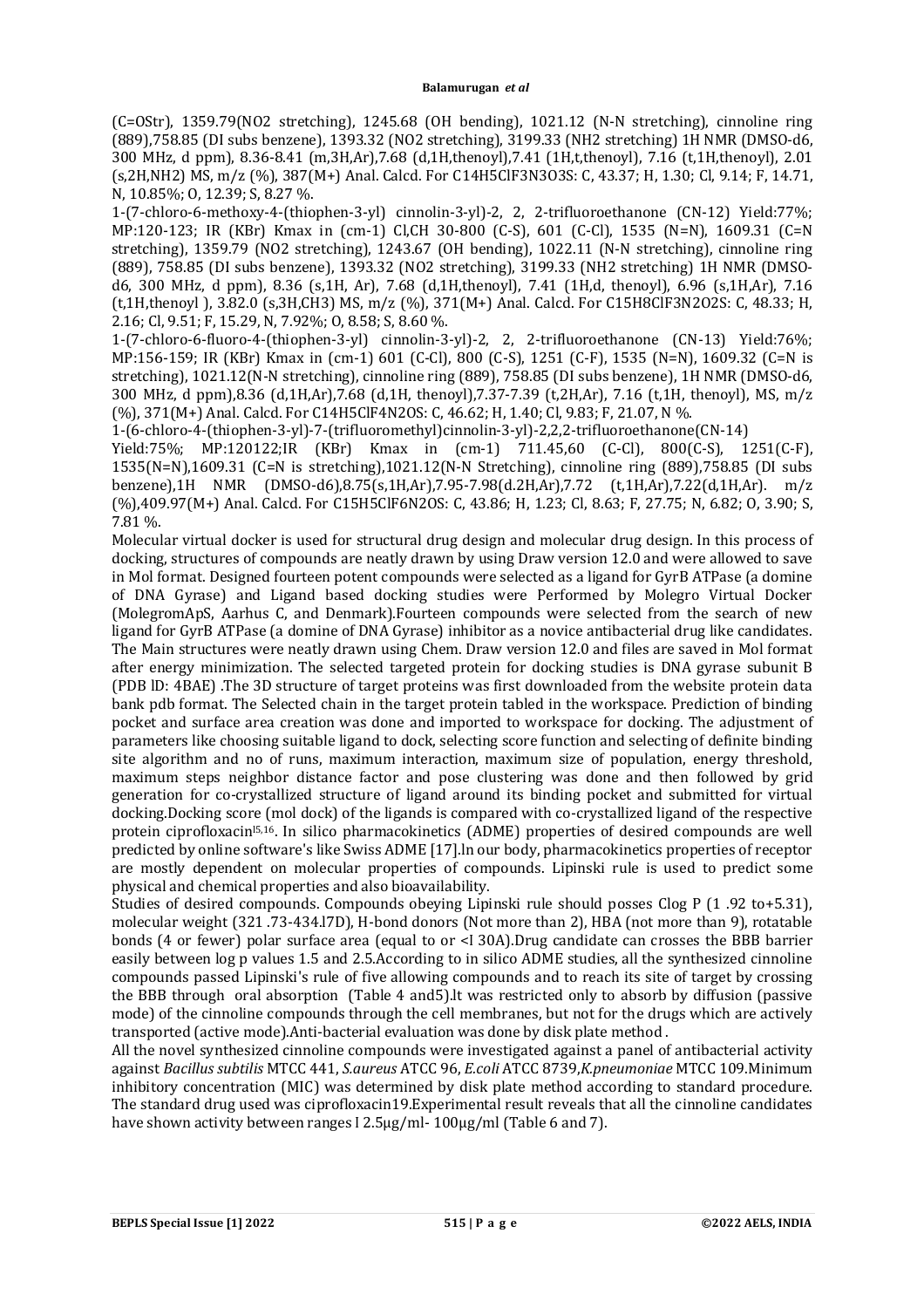| S.No           | PDB code         | Compounds | Binding energy | Residue                                  |
|----------------|------------------|-----------|----------------|------------------------------------------|
|                |                  |           | (Kcal/mol)     | involving H-bond                         |
| $\mathbf{1}$   | 4BAE DNAGyrase B | $CN -1$   | $-136.11$      | Thr-169, Ile-84, Asn-52                  |
| $\overline{c}$ | 4BAE DNAGyrase B | $CN -2$   | $-130.01$      | $Asp-79$                                 |
| 3              | 4BAE DNAGyrase B | $CN -3$   | $-128.12$      |                                          |
| $\overline{4}$ | 4BAE DNAGyrase B | $CN -4$   | $-112.23$      |                                          |
| 5              | 4BAE DNAGyrase B | $CN - 5$  | $-118.43$      |                                          |
| 6              | 4BAE DNAGyrase B | $CN -6$   | $-109.31$      |                                          |
| 7              | 4BAE DNAGyrase B | $CN -7$   | $-138.229$     | $Ile-171$                                |
| 8              | 4BAE DNAGyrase B | $CN -8$   | $-105.21$      |                                          |
| 9              | 4BAE DNAGyrase B | $CN -9$   | $-129.13$      | Ile-171                                  |
| 10             | 4BAE DNAGyrase B | $CN-10$   | $-128.81$      | $Val-77$                                 |
| 11             | 4BAE DNAGyrase B | $CN -11$  | -139.597       | Ile-171, Thr169                          |
| 12             | 4BAE DNAGyrase B | $CN-12$   | $-121.01$      |                                          |
| 13             | 4BAE DNAGyrase B | $CN-13$   | $-111.21$      |                                          |
| 14             | 4BAE DNAGyrase B | $CN-14$   | $-129.12$      | Thr169, Ile84, Gly-83, Arg<br>82, Arg 82 |

### **Table-4: Molecular docking reports for compounds CN(1-14)against protein DNA Gyrase B**

# **Table-5:***insilico* **ADME properties of cinnoline compounds**

| SI.No | M.wt   | Clog p | <b>HBD</b>       | <b>HBA</b> | Nrotb | TpsA                  |
|-------|--------|--------|------------------|------------|-------|-----------------------|
| 1.    | 353.28 | 3.1    | $\boldsymbol{0}$ | 8          | 4     | 116.91 A <sup>2</sup> |
| 2.    | 323.2  | 3.21   | 1                | 6          | 3     | 97.11                 |
| 3.    | 322.30 | 4.2    | $\mathbf{0}$     | 6          | 3     | 71.09                 |
| 4.    | 342.72 | 4.31   | $\boldsymbol{0}$ | 6          | 3     | 71.09                 |
| 5.    | 387.17 | 4.40   | $\boldsymbol{0}$ | 6          | 3     | 71.09 A <sup>2</sup>  |
| 6.    | 434.17 | 4.44   | $\theta$         | 6          | 3     | 71.09                 |
| 7.    | 352.29 | 3.34   | 1                | 8          | 4     | 108.39                |
| 8.    | 324.28 | 3.37   | 1                | 7          | 7     | 91.32                 |
| 9.    | 405.37 | 1.92   | 2                | 10         | 4     | 137.08                |
| 10.   | 387.36 | 2.62   | 1                | 9          | 4     | 139.63                |
| 11.   | 387.72 | 3.64   | $\boldsymbol{0}$ | 8          | 4     | 116.91                |
| 12.   | 344.74 | 4.49   | $\theta$         | 6          | 3     | 63.25                 |
| 13.   | 362.73 | 4.77   | $\mathbf{0}$     | 7          | 3     | 70.03                 |
| 14.   | 410.72 | 5.31   | $\boldsymbol{0}$ | 9          | 4     | 7.09A <sup>2</sup>    |

#### **Table-6: Antibacterial Activity of compounds using disk plate method Zone of Inhibition**

|                | Zone of Inhibition value (mm) |     |     |                        |
|----------------|-------------------------------|-----|-----|------------------------|
|                | Gram-positive bacteria        |     |     | Gram-negative bacteria |
| Compounds      | B.s                           | S.a | E.c | k.p                    |
| $CN-1$         | 12                            | 9   | 13  | 12                     |
| $CN-2$         | 10                            | 11  | 13  | 14                     |
| $CN-3$         | 12                            | 13  | 12  | 13                     |
| $CN-4$         | 10                            | 13  | 15  | 13                     |
| $CN-5$         | 12                            | 10  | 11  | 12                     |
| $CN-6$         | 11                            | 12  | 14  | 10                     |
| $CN-7$         | 10                            | 11  | 18  | 15                     |
| $CN-8$         | 12                            | 13  | 12  | 13                     |
| $CN-9$         | 12                            | 11  | 14  | 11                     |
| $CN-10$        | 10                            | 12  | 12  | 13                     |
| $CN-11$        | 13                            | 11  | 17  | 16                     |
| $CN-12$        | 10                            | 12  | 16  | 15                     |
| $CN-13$        | 11                            | 12  | 14  | 11                     |
| $CN-14$        | 12                            | 13  | 12  | 13                     |
|                | 22                            | 20  | 25  | 23                     |
| Ciprofloxacin: |                               |     |     |                        |

**Gram positive***: Bacillus subtilis, Staphylococcus aureus,* **Gram negative:** *Escherichia coli, Klebsiella pneumoniae*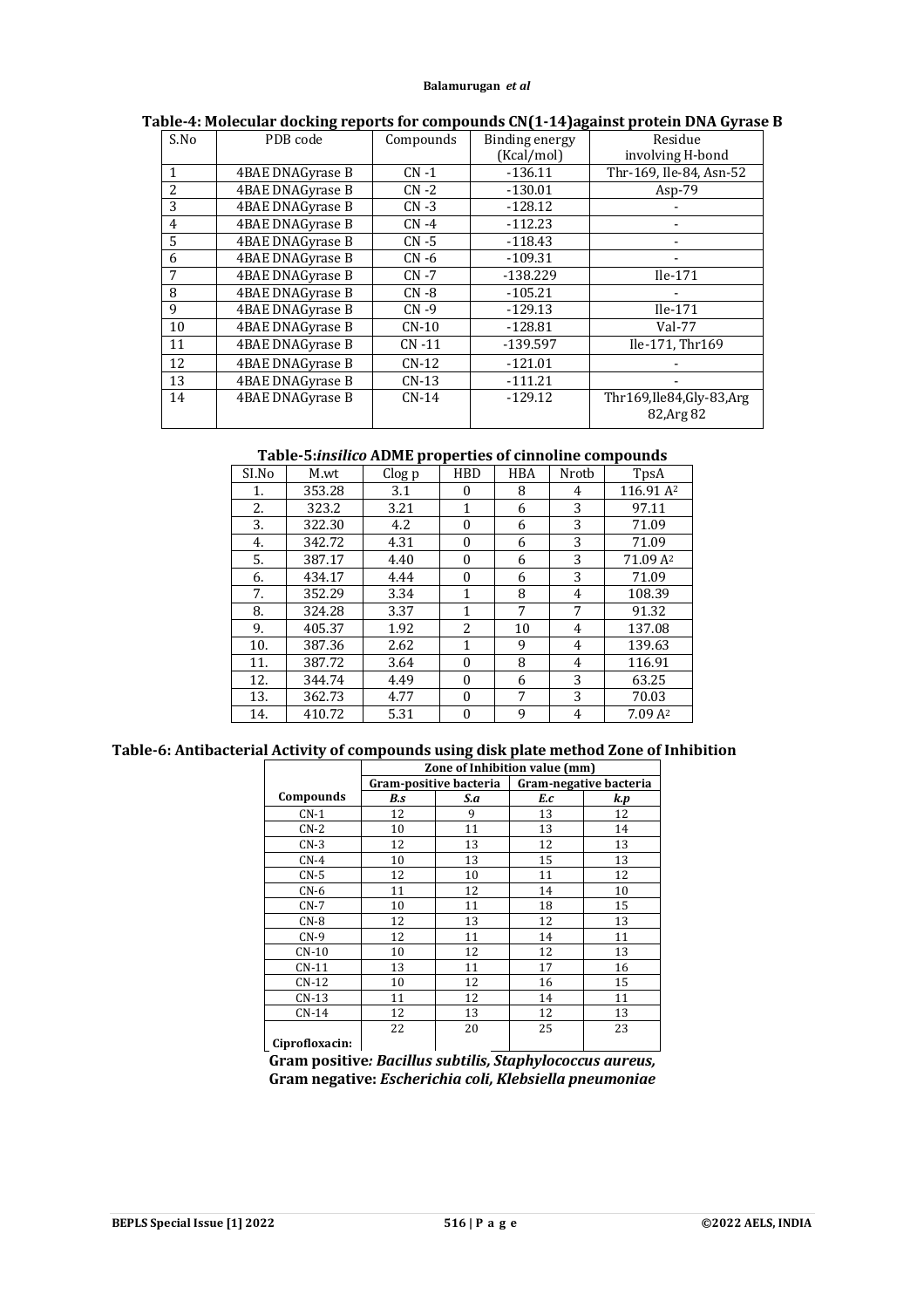| <b>CN</b>     | B.s  | S.a                      | E.c                      | $\boldsymbol{k}.\boldsymbol{p}$ |
|---------------|------|--------------------------|--------------------------|---------------------------------|
| $CN-1$        | 25   | 50                       | 25                       | 50                              |
| $CN-2$        | 50   | 25                       | 50                       | 100                             |
| $CN-3$        | 100  | $\overline{\phantom{a}}$ | 25                       | 100                             |
| $CN-4$        | 25   | 100                      | 50                       | 25                              |
| $CN-5$        | 100  | 25                       | $\overline{\phantom{a}}$ | 50                              |
| $CN-6$        | 50   | 50                       | 25                       | 100                             |
| $CN-7$        | 25   | 50                       | 12.5                     | 50                              |
| $CN-8$        | 25   | 100                      | 50                       | 100                             |
| $CN-9$        | 100  | 50                       | 25                       | 50                              |
| $CN-10$       | 50   | 25                       | 100                      | 25                              |
| $CN-11$       | 25   | 50                       | 12.5                     | 25                              |
| $CN-12$       | 50   | 25                       | 12.5                     | 25                              |
| $CN-13$       |      | 100                      | 50                       | 25                              |
| $CN-14$       | 50   | 25                       | 100                      | 50                              |
| Ciprofloxacin | 3.12 | 3.10                     | 3.50                     | 3.23                            |

| Table-7: Antibacterial Activity MIC data µg/ml |  |
|------------------------------------------------|--|
|------------------------------------------------|--|

## **RESULTS AND DISCUSSION**

The substituted diketone( thenoyltrifluoro acetone) is one of the best component for facile synthesis of various heterocyclic compounds. The titled cinnoline compounds are well synthesized by following the schematic procedure reported in the literature 20-22.Schematic strategy was depicted in (Fig2). Calculated moles of substituted aniline is well reacted with sodium nitrate in the cooling conditions for diazotization by treating with strong acids like I N HCl to get Benzene diazonium salt, on further reaction of thenoyltrifluoro acetone with strong acid like Polyphosphoric acid at high temperature cinnoline was yielded.CN 1-14 were afforded by substituting different anilines to afford new cinnoline candidates.The signal observed at 7.26ppm corresponds to one proton is due to thiophenemethine proton at C15.The two doublet observed at 7.62 ppm and 7.77ppm were due thiophene in ethine proton at C16 and C14 respectively. The singlet observed at 8. 1 8 ppm and 8.20 ppm are due to the aromatic protons at C3 and C6 respectively.

## **Molecular docking studies**

Here we reported the results of docking of compound selectively based on their interaction with a protein enzyme namely DNA gyrase presented in (Table 4).The oxygen atom in nitro group of Compound- 11 has interacted with IIe 171 and also nitrogen of cinnoline core interacted with Thr 169 and afforded best docking score. In the Compound-7 oxygen atom of carboxylic group interacted with IIe 171as best fit and noted as best potent compound and the 3D plotting of ligand protein interaction profile was done by MVD. Visuals are given for of hydrogen bond interaction for selected compounds (a) (CN- I : Tyr- 1 69, lle 84, Asn 52) (b) (CN-2: Asp 79) (c) (CN -7: lle l7 I , Thr1 69) and (d) (CN-11: lle 17 I (Fig-2). *ln silico* pharmacokinetics (ADME) properties The movement of drug into the target site and its action is based on its physical and chemical properties at its limited range. This investigation driven us to calculate properties of both physical and chemical properties molecular weight, partition coefficient, n-no of hydrogen bond donors, n-no of hydrogen bond acceptors, n-no of rotatable bonds and total polar surface area screened using Swiss ADME predictor and were tabulated in (Table 5).Surprisingly, all the cinnoline compounds obey Lipinski's rule of five.

In antibacterial studies, the minimal inhibitory concentration (MIC) was well determined for all the synthesized compounds with efficient antibacterial profile in the preliminary screening against *E. coli* and *K.pneumonia* (a Gram-negative and amp;facultative anaerobic bacteria), *S. aureus* and *Bacillus subtilis* (a gram-positive and amp; facultative anaerobic bacterium).The measured zone of inhibition and MIC was noted in (Table 6 and 7).Surprisingly, almost all of the synthesized cinnoline compounds were observed to be potent against *E.coli* and few out of total synthesized compounds has exhibited appreciable antibacterial activity against *K. pneurnoniae*. Compounds CN- 11 and CN-7, CN-2 designed as the best newer antibacterial drugs Against *E. coli* with MIC 12.5μg/ml.The potency of anti-bacterial activity was attained due to the attachment of the active group 6-chloro-7-nitro substituent groups of cinnoline ring system. Electro negativity of chlorine atom is responsible for efficient activity.lt was very interesting to see that compound-7 with carboxylic group at 6 the position, showed significant Antibacterial activity against *E.coli* and *K.pneumoniae*. lt was asserted that liphophilict y causes increased activity(Fig-3). The result is also proven that the Tested compounds exhibited better activity against *E.coli* and *K.pneumonia* than *S.aureus*. Cinoxacin, a cinnoline derivative exerts its antibacterial action through the inhibitory action of the bacterial enzyme, DNA-gyrase.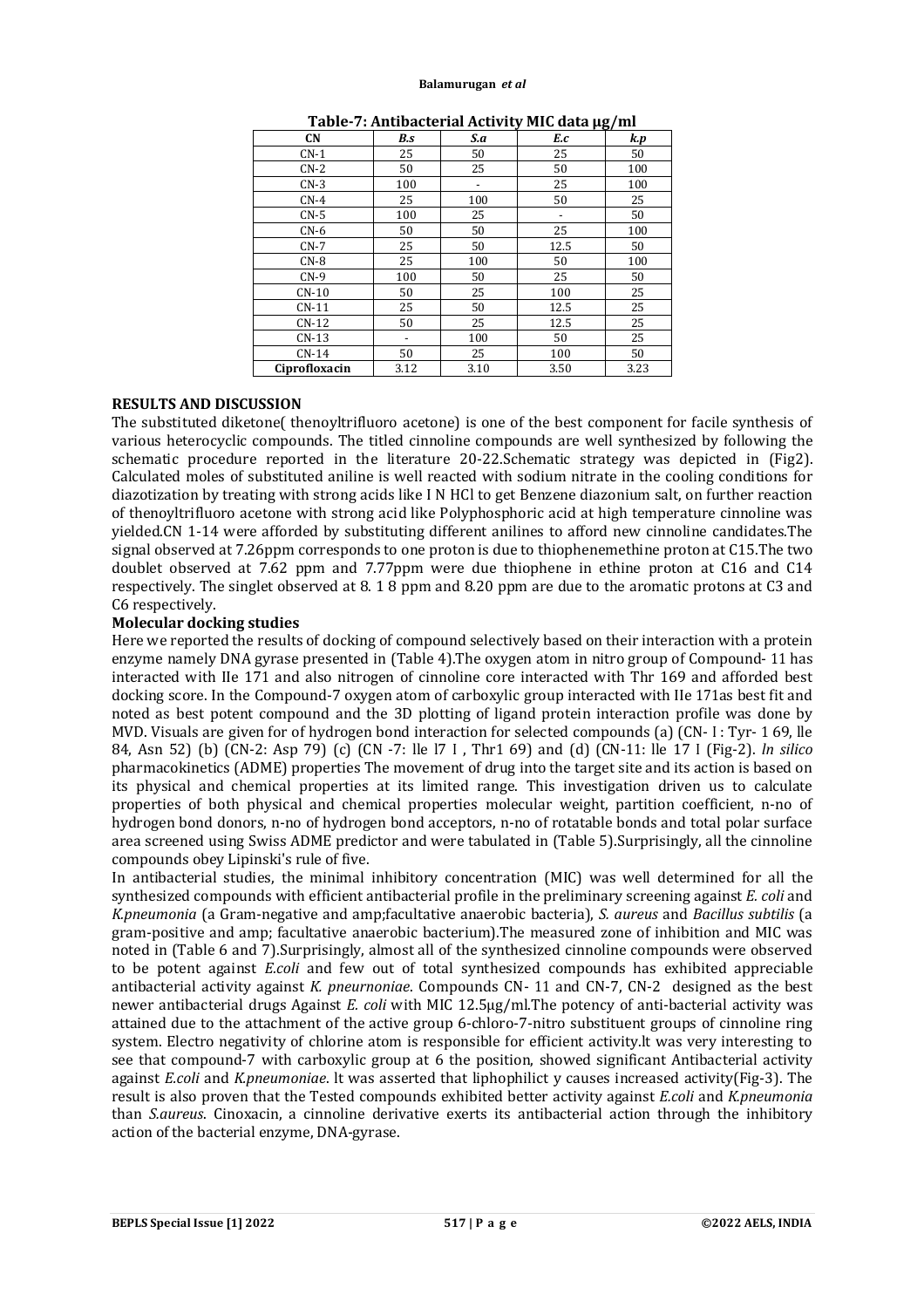

Figure 3: 2D plot of ligands protein interaction profile by MVD. Visualization of hydrogen bond interaction between 1a and (a) DNA Gyrase B Receptor (Ile 171, Thr 169), (b) (Ile 171), (c) (Tyr-169, Ile 84, Asn 52) (d)(Asp 79).

# **CONCLUSION**

The present work depicts the significance of synthesized compounds with profound activity against bacterial strains when compared over the standard drug with good percentage of yield. These derivatives had proven to be best potent drug for fighting against microbes. The target selected for docking was DNA gyrase .TheMol Dock scores of the fourteen tested compounds range between - 108 and - 139.Docking analysis supports antibacterial result. Lead compound identification can be better possible with development of cinnoline molecule by optimization of pharmacodynamic and pharmacokinetic properties. All the synthesized compounds had show potent activity on lesser concentration because of presence of cinnoline ring system.

#### **CONFLICT OF INTEREST**

The authors declare no conflict of interest, financial or otherwise.

### **REFERENCES**

- 1. Yang, Z., Kitano, Y., Chiba, K., Shibata, N., Kurokawa, H., Doi, Y., ... & Tada, M. (2001). Synthesis of variously oxidized abietanediterpenes and their antibacterial activities against MRSA and VRE. *Bioorganic & medicinal chemistry*, *9*(2), 347-356.
- 2. Chandiran, P. R., Premnath, D., & Kumar, S. V. Design, Synthesis, Molecular Docking And Antibacterial Evaluation of Novel N-(6, 11-Dioxo-Dihydro-5h-Benzo [B] Carbazol-2yl) Benzamide Derivatives As Potent Antibacterial Agents. International Journal of Pharmacy and Pharmaceutical Sciences6(6): 244-249
- 3. Lewgowd, W., &Stanczak, A. (2007). Cinnoline derivatives with biological activity. *Archiv der Pharmazie: An International Journal Pharmaceutical and Medicinal Chemistry*, *340*(2), 65-80.
- 4. Wiederhold, N. P. (2017). Antifungal resistance: current trends and future strategies to combat. *Infection and drug resistance*, *10*, 249.
- 5. Ventola, C. L. (2015). The antibiotic resistance crisis: part 1: causes and threats. *Pharmacy and therapeutics*, *40*(4), 277.
- 6. Bantick, J., Hirst, S., Perry, M., & Phillips, E. (1998). Preparation of Fused Pyridazines as Allergy Inhibitors and Antiinflammatories. PCT Int. Appl. WO 9809969, 1998. In *Chem. Abstr* (Vol. 128, p. 217375).
- 7. Awad, E. D., El-Abadelah, M. M., Matar, S., Zihlif, M. A., Naffa, R. G., Al-Momani, E. Q., & Mubarak, M. S. (2012). Synthesis and Biological Activity of Some 3-(4-(Substituted)-piperazin-1-yl) cinnolines. *Molecules*, *17*(1), 227- 239..
- 8. Ramalingam, P., Ganapaty, S., Rao, C. B., & Ravi, T. K. (2006). Synthesis of some new coumarino [4, 3-b] pyrido [6, 5-c] cinnolines as potent antitubercular agents. *Indian Journal of Heterocyclic Chemistry*, *15*(4), 359-362.
- 9. Yu, Y., Singh, S. K., Liu, A., Li, T. K., Liu, L. F., &LaVoie, E. J. (2003). Substituted dibenzo [c, h] cinnolines: topoisomerase I-targeting anticancer agents. *Bioorganic & medicinal chemistry*, *11*(7), 1475-1491.
- 10. Rehse, K., &Gonska, H. (2005). New Pyrimido [5, 4‐c] cinnolines with Antiplatelet Activities. *Archiv der Pharmazie: An International Journal Pharmaceutical and Medicinal Chemistry*, *338*(12), 590-597.
- 11. Giamarellou, H., & Jackson, G. G. (1975). Antibacterial activity of cinoxacin in vitro. *Antimicrobial agents and chemotherapy*, *7*(5), 688-692.
- 12. Wakelin, L. P. G., & Waring, M. J. (1990). DNA intercalating agents. *Comprehensive medicinal chemistry*, *2*, 703- 724.